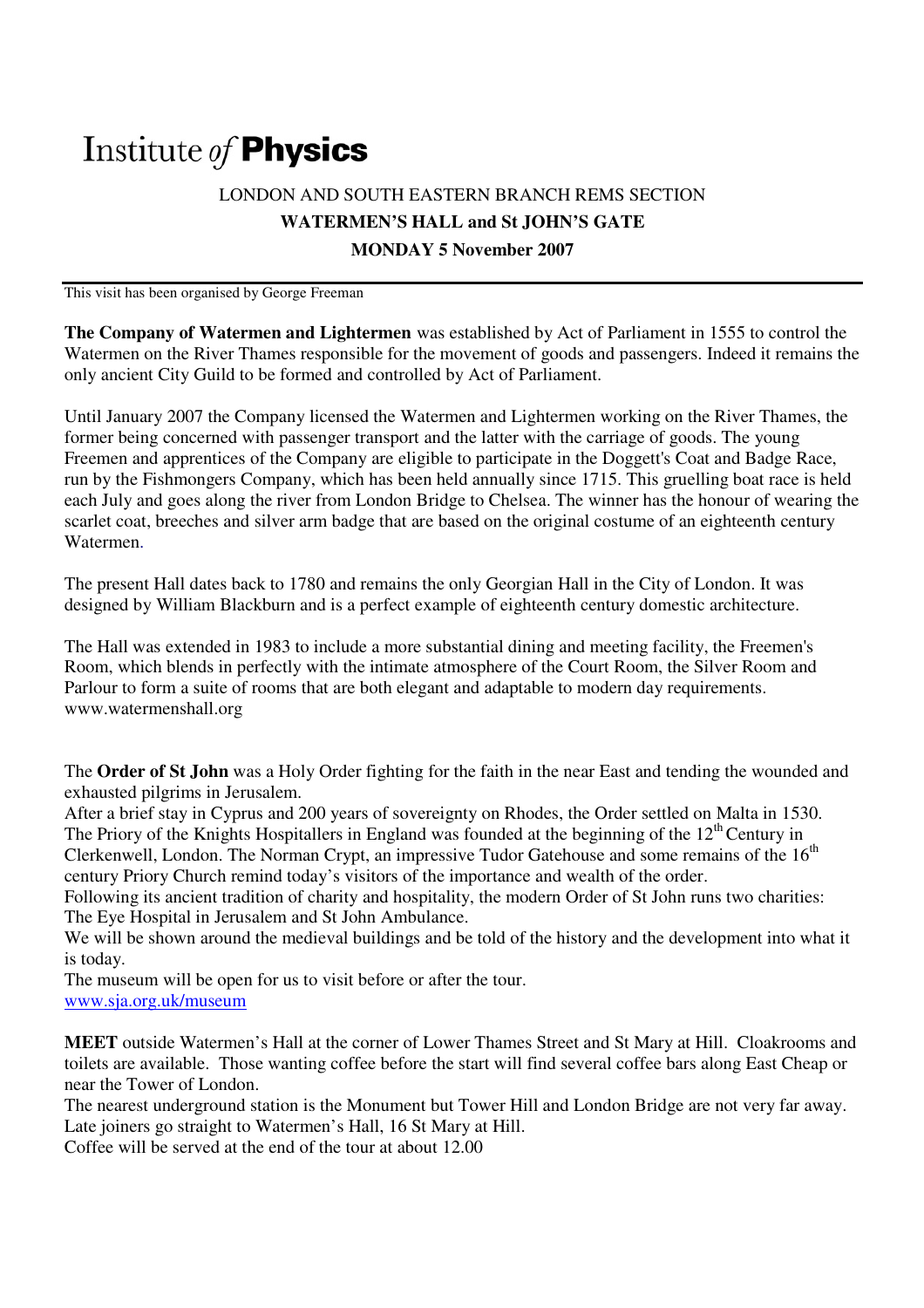After the tour we will take the underground to the Barbican station. Those who wish to can walk there (bring an AtoZ with you).

**LUNCH** will be taken in one of the many cafes and pubs in West Smithfield, eg Carluccio's, Blue's Café (sandwich bar), Butchers' Hook and Cleaver Ale and Pie House, or picnic.

Re-assemble outside the Butchers' Hook and Cleaver Ale and Pie House.

| $10.15 - 10.30$ | Meet outside Watermen's Hall, toilets                     |
|-----------------|-----------------------------------------------------------|
| $10.30 - 12.00$ | Introduction and tour of hall                             |
| $12.00 - 12.30$ | Coffee                                                    |
| $12.45 - 13.15$ | Train to West Smithfield (Monument to Barbican)           |
| $13.15 - 14.15$ | Lunch; Re-assemble outside the Butchers' Hook and Cleaver |
| $14.20 - 14.30$ | Walk to St John's Gate                                    |
| $14.30 - 16.00$ | Tour of St John's Gate and museum/shop                    |
|                 |                                                           |



Watermen's Hall

#### **COSTS**

£14 per person Maximum 30 people. Lunch and tea at cost.

## **CONTACTS**

Prior to visit – Reinalt Vaughan-Williams - reinalt@physics.org On morning of visit only – George Freeman 07941 916 944